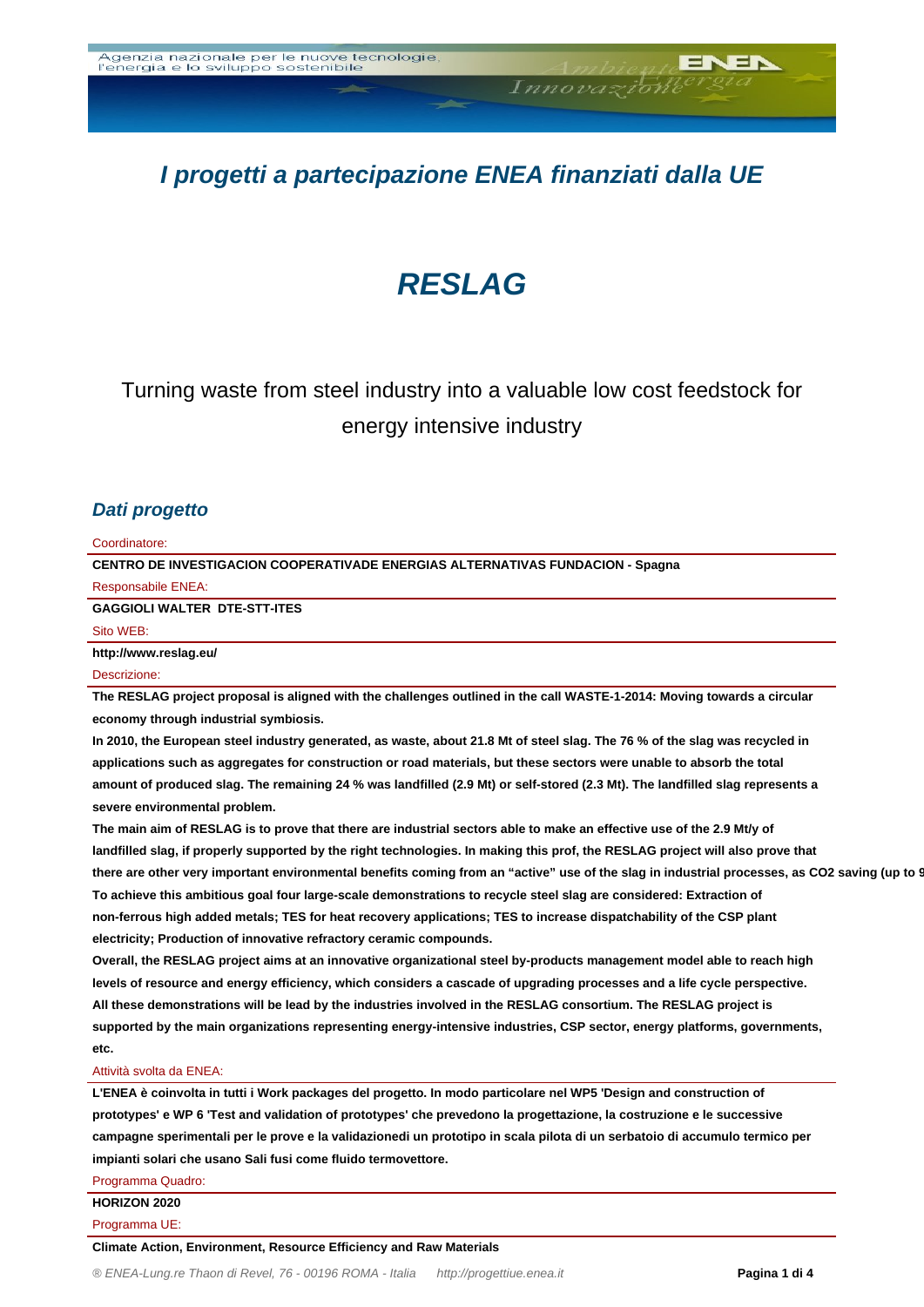**IA - Innovation Action**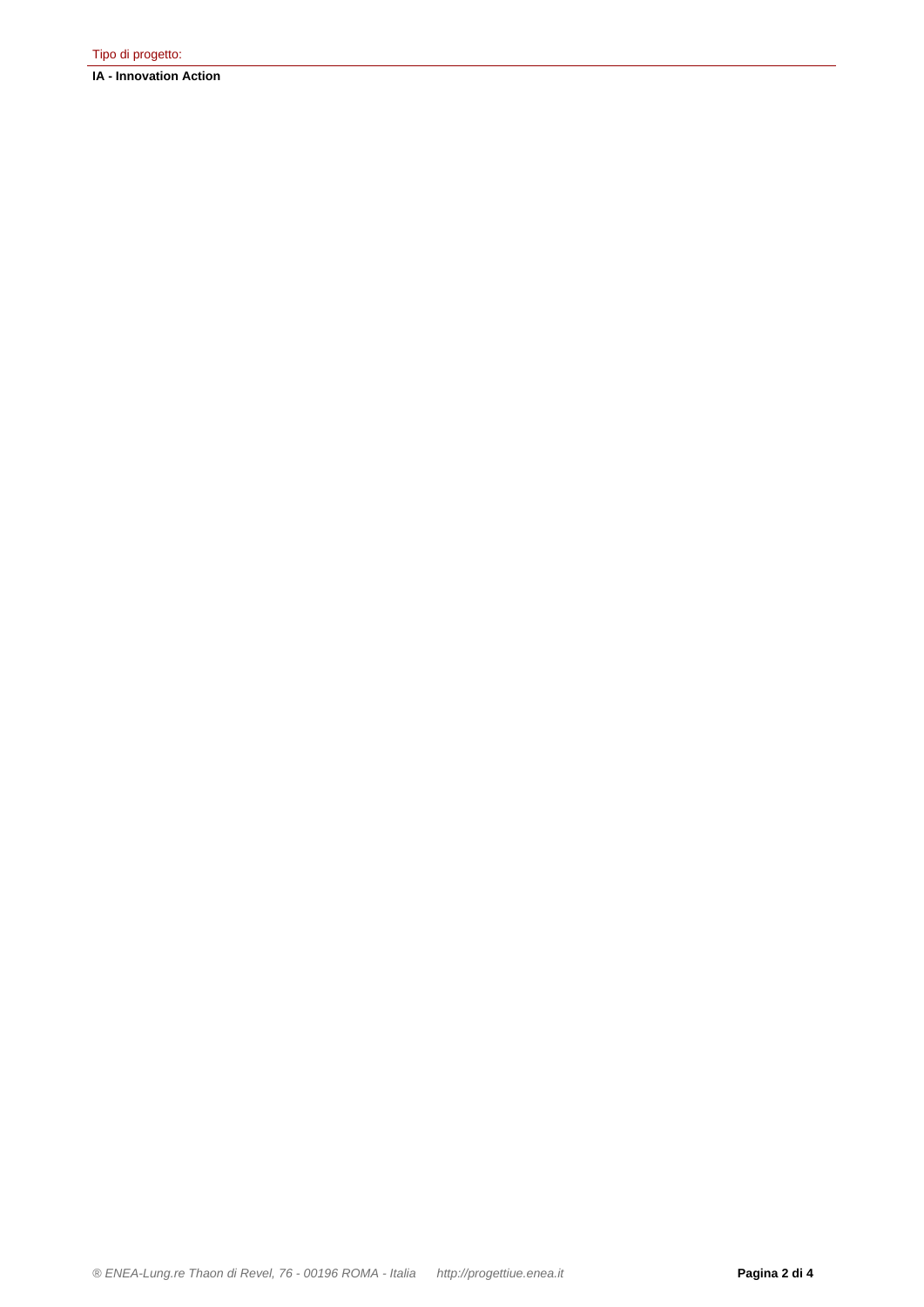### **Partner del progetto**

|              | Ruolo        | <b>Tipologia</b> | <b>Nome</b>                                                                  | <b>Nazione</b>     |
|--------------|--------------|------------------|------------------------------------------------------------------------------|--------------------|
| 1            | ---          | <b>RIC</b>       | <b>VTT TECHNICAL RESEARCH CENTRE OF FINLAND</b>                              | <b>Finlandia</b>   |
| $\mathbf{2}$ | ---          | <b>IND</b>       | <b>RENOTECH OY</b>                                                           | Finlandia          |
| 3            | ---          | <b>IND</b>       | <b>HLG MANAGEMENT</b>                                                        | <b>Francia</b>     |
| 4            | ---          | <b>RIC</b>       | <b>CEA</b>                                                                   | <b>Francia</b>     |
| 5            | ---          | <b>EDU</b>       | UNIV. ERLANGEN-NURNBERG                                                      | Germania           |
| 6            | ---          | <b>RIC</b>       | DLR GERMAN CENTER FOR AIR AND SPACE E.V.                                     | Germania           |
| 7            | ---          | <b>RIC</b>       | <b>FZK FRAUNHOFER-GESELLSCHAFT</b>                                           | Germania           |
| 8            | ---          | <b>RIC</b>       | <b>ENEA</b>                                                                  | Italia             |
| 9            |              | SOC. CONSUL.     | LIFE CYCLE ENGINEERING SRL                                                   | Italia             |
| 10           | ---          | <b>PUB</b>       | <b>MASEN - MOROCCAN AGENCY FOR SOLAR ENERGY SA</b>                           | <b>Marocco</b>     |
| 11           | ---          | <b>RIC</b>       | <b>IMPERIAL COLLEGE OF SCIENCE, TECHNOLOGY AND MEDICINE</b>                  | <b>Regno Unito</b> |
| 12           | ---          | Altro            | <b>HASTEN VENTURES AIE</b>                                                   | Spagna             |
| 13           | ---          | <b>IND</b>       | <b>NOVARGI INDUSTRIES SL</b>                                                 | Spagna             |
| 14           | ---          | <b>IND</b>       | <b>CASA MARISTAS AZTERLAN</b>                                                | Spagna             |
| 15           | ---          | <b>IND</b>       | <b>ARCELORMITTAL SESTAO SL</b>                                               | Spagna             |
| 16           | <b>COORD</b> | <b>RIC</b>       | <b>CENTRO DE INVESTIGACION COOPERATIVADE ENERGIAS ALTERNATIVAS FUNDACION</b> | Spagna             |
| 17           | ---          | <b>IND</b>       | <b>GENERAL ELECTRIC (SWITZERLAND) GMBH</b>                                   | Svizzera           |
| 18           | ---          | <b>IND</b>       | <b>ALSTOM (SCHWEIZ) AG</b>                                                   | Svizzera           |
| 19           | ---          | <b>EDU</b>       | ETH - FEDERAL INSTITUTE OF TECHNOLOGY ZURICH                                 | Svizzera           |
|              |              |                  |                                                                              |                    |